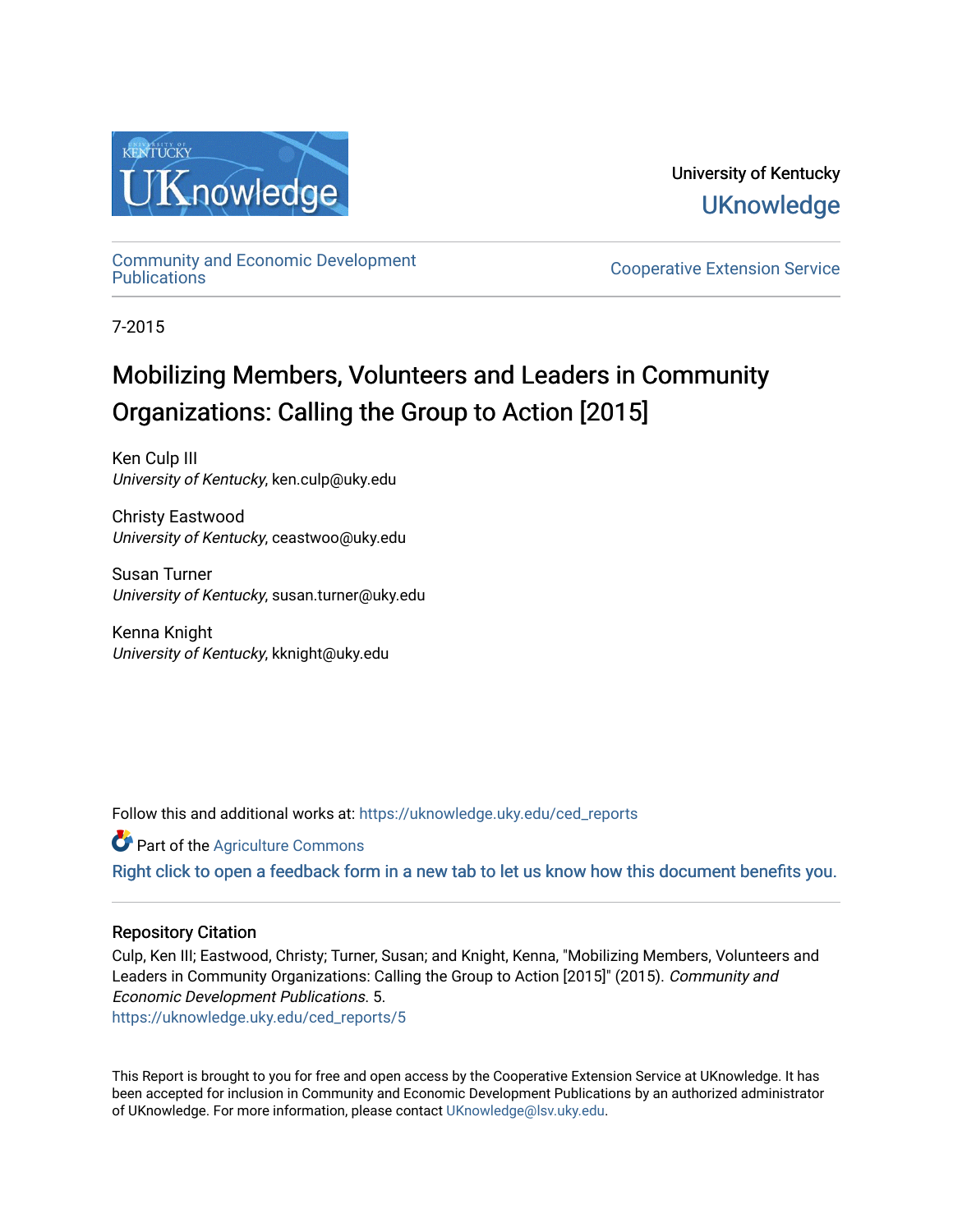COOPERATIVE EXTENSION SERVICE

**UNIVERSITY OF KENTUCKY COLLEGE OF AGRICULTURE, FOOD AND ENVIRONMENT, LEXINGTON, KY, 40546**

CLD2-8-4H







**Facilitator's Guide**

# Mobilizing Members, Volunteers and Leaders in Community Organizations *Calling the Group to Action*

*Vision without action is just a dream. Action without vision just passes the time. Vision with action can change the world. –Joel A. Baker*

## **Rationale:**

To effectively serve the needs of people in a community, members, volunteers and leaders of 4-H must be mobilized to action. Mobilizing is the key component of a volunteer program and is the step in which education, youth development, service and leadership all begin.

## **Program Goal:**

4-H members, volunteers and leaders will mobilize to deliver programs and accomplish organizational goals and objectives by being engaged, motivated and supervised.

## **Program Objectives:**

- Create personal interest in 4-H programs, events and activities that engage youth
- Develop skills in motivating members, volunteers and leaders to achieve 4-H program goals
- Assist Extension professionals in developing skills in supervising members, volunteers and leaders, as they utilize available resources to perform their assigned task

## **Pre-Program Preparation/Materials:**

• Review the Strengthening Organizational Leadership with the GEMS Model of Volunteer Involvement (CLD2-3) fact sheet to understand content and sequence for session.

- Read and make copies of Mobilizing Members, Volunteers and Leaders in Community Organizations (CLD2-8).
- Review and make copies of Interest Inventory in Generating Members, Volunteers and Leaders in Community Organizations (CLD2-4).

### **Introduction:**

Mobilizing is the all-important component of volunteer and community development that the Extension professional has been working toward. After devoting considerable time, energy and resources to generating and educating new recruits, volunteers are mobilized to perform their assigned role or task. All too often, Extension professionals are in such a hurry to engage new recruits that insufficient time is spent generating and educating them. 4-H volunteers must be mobilized in order for anything to be accomplished.

The mobilizing category of the GEMS (generating, educating, mobilizing and sustaining) model of volunteer administration consists of three steps: **engage, motivate** and **supervise**. Engaging involves calling volunteers to action by appealing to individual interests. Motivating involves identifying and tapping into personal interests, needs and stimuli. Supervising provides guidance for results and effective involvement.

This leadership curriculum was developed by 4-H Youth Developement agents with University of Kentucky specialists. Examples in the guide are geared toward an 4-H audience. This guide may be reproduced or modified for educational or training purposes and used with other audiences.

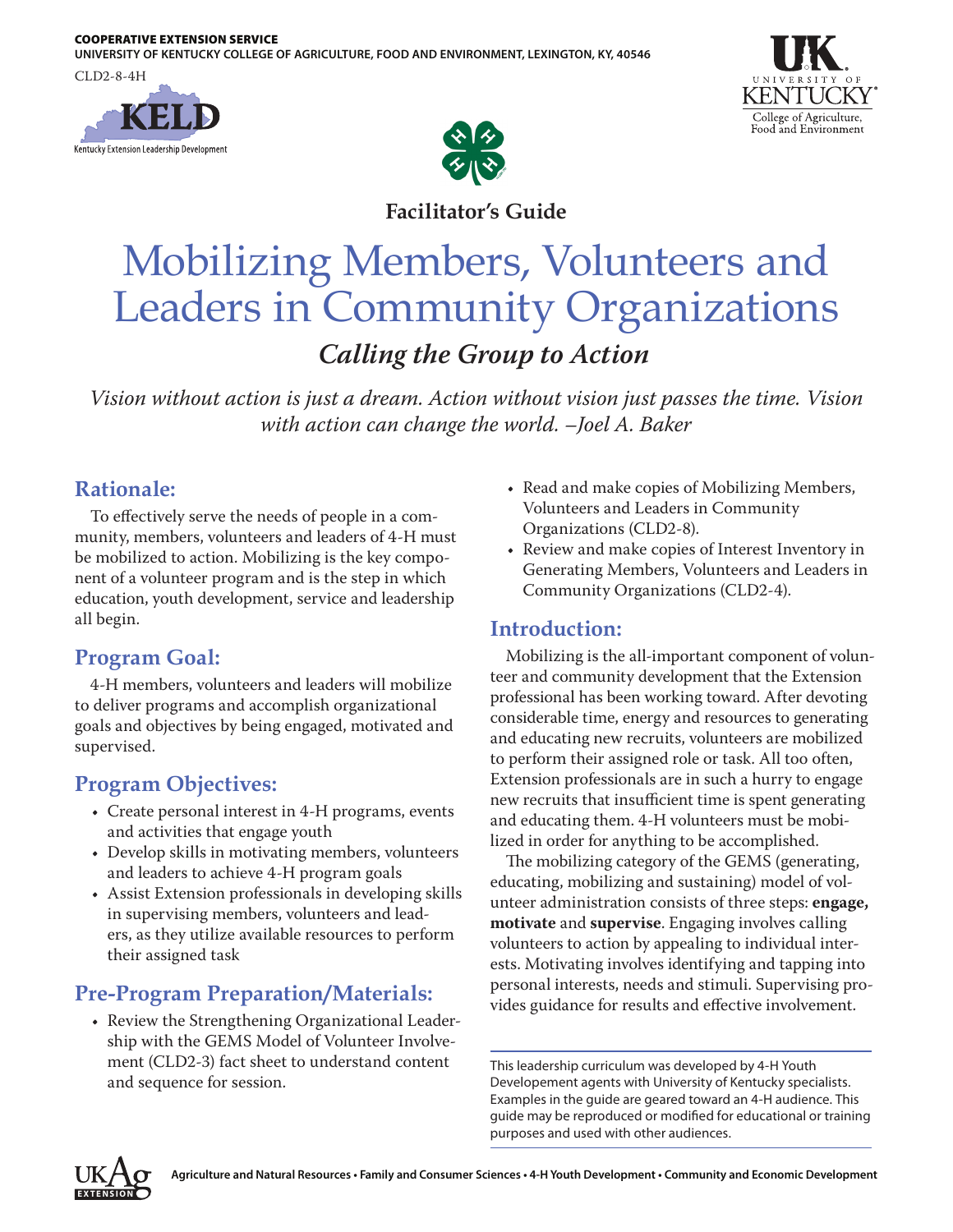#### *Introductory Activity:*

#### **Connect Learner to Content**

Ask participants to make a list of organizations to which they belong or have been a member. While they are thinking, share some examples (PTO/PTA, church groups, Rotary, Lion's Club, Jaycees, Chamber of Commerce, etc.)

Ask participants to share organizations to which they once belonged. Ask participants to think about why they no longer belong to those organizations.

- For what reasons did they initially join?
- Did the group need to increase membership?
- Did they have an active role in the organization?
- Do they no longer belong because they felt unneeded?
- Did their personal interests change and no longer matched the organizations' goals?

**Objective 1: To create a personal interest in 4-H programs, events or activities to engage members, volunteers and leaders**

#### *Facilitator's Opening Statements:*

"The initial step in mobilizing a member, volunteer or leader is to engage individuals and create a personal interest in the organization or its programs. After newcomers have been generated and educated, they are given the opportunity to engage in the task or activity they have been selected to perform and need to be given the tools to do so."

#### *Learning Activity 1:*

Think of the 4-H organization. What roles, events or activities will engage new members, volunteers and leaders in this organization or program?

Let's explore this scenario:

*We have just held a 4-H volunteer recruitment drive. It was a huge success and resulted in 20 new volunteers.*

- How will we engage those new volunteers to be actively involved in the county 4-H organization?
- What tools do we have in place to gauge their interests?

Refer to the *Interest Inventory* in *Generating Members, Volunteers and Leaders in Community Organizations* (CLD2-4).

**Objective 2: To develop skills in motivating members, volunteers or leaders to achieve organizational goals**

#### *Facilitator's Opening Statements:*

"Individuals are motivated to participate in volunteer activities for a variety of reasons. Organizational leaders or Extension professionals should understand the motives that contribute to beginning, continuing and discontinuing volunteer service. Understanding what motivates individuals contributes to the success of recruitment initiatives. Determining these unique personal motivators and expectations can contribute to providing volunteers, members and leaders with a satisfactory and rewarding experience. The three categories of human motivation include achievement, affiliation and power/control. Achievement motives are those that influence individuals to take pride in accomplishments and to have a desire to achieve excellence. Affiliation motives influence people to be most concerned about their relationships with other people or groups. Power motives drive a desire for control and influence."

#### *Learning Activity 2:*

To determine which category of factors (achievement, affiliation or power/control) motivates you, consider your answers to the following questions:

- What type of service role do I prefer: accomplishing a task, serving on a committee or being in charge of a group?
- What type of recognition do I most prefer: being recognized for my contributions and accomplishments, being recognized for belonging to and participating in the group, or being recognized for my leadership qualities?

Let's take a moment and identify what motivates you.

Distribute the *Volunteer Assessment Form* found in the Gems Toolbox. Ask each individual to complete the assessment and score their volunteer motivation preferences. Divide into groups according to dominant motivators and discuss the characteristics of each category.

How do we identify what factors motivate the members of our 4-H club? Following are some examples:

• I enjoy being the president (or an officer) of the 4-H club (power).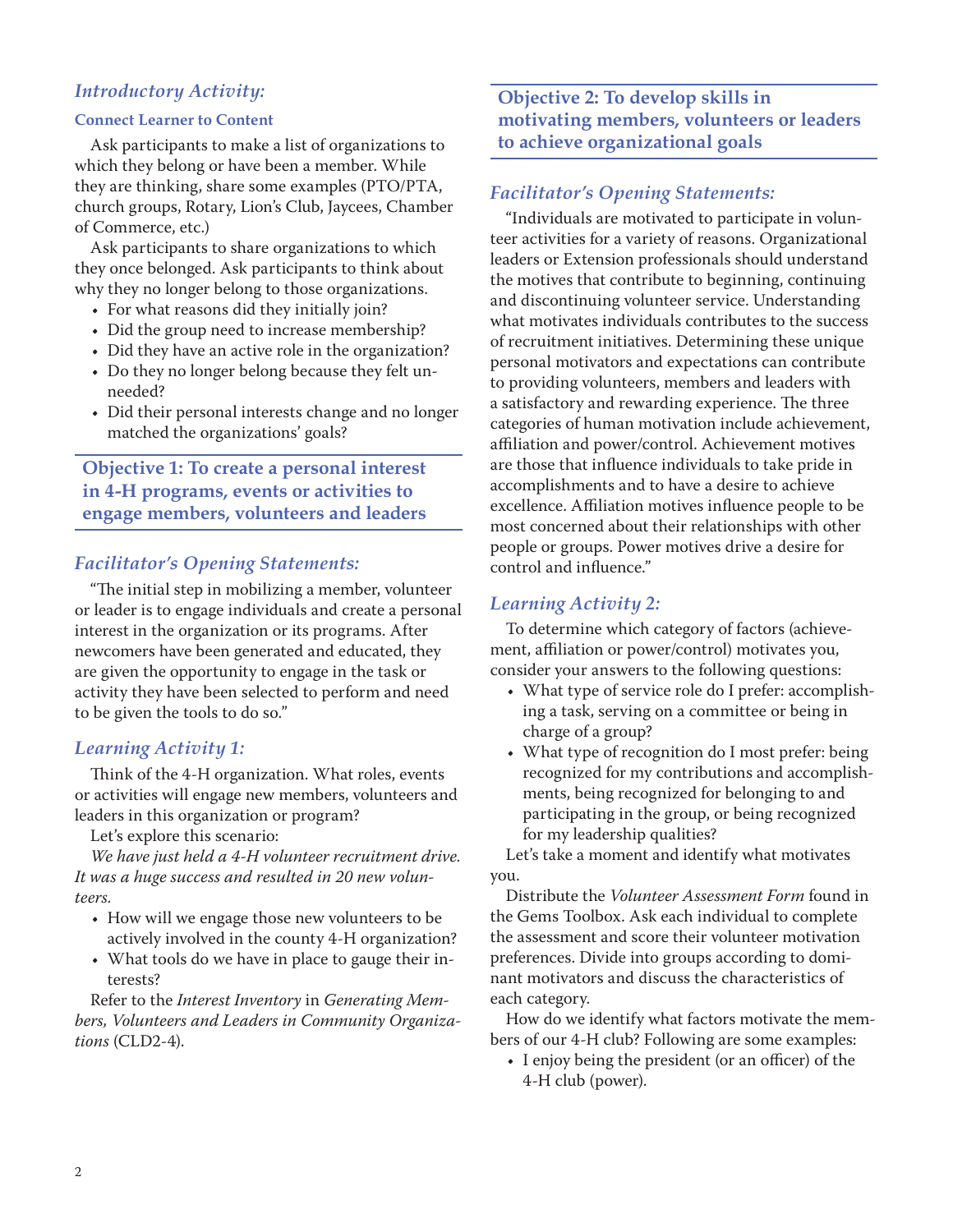- Recognition for my accomplishments or contributions is important to me (achievement).
- I enjoy being part of the group or club and the fellowship and relationships that membership provides (affiliation).
- I enjoy making decisions or guiding the decisionmaking process (power).
- I like to encourage youth to participate in 4-H clubs, camps, programs and activities (affiliation).
- I like to do my best and excel at what I do (achievement).

**Objective 3: To develop skills in supervising members, volunteers and leaders, as they utilize available resources to perform their assigned task**

#### *Facilitator's Opening Statements:*

"The needs, skills and knowledge of the individual volunteer will demonstrate how much and how often supervision is needed. On-going guidance, support and advice from the volunteer program administrator, supervisor or another volunteer can help lead to a positive and productive experience. A good supervisor is an enabler of human resources. The supervision process needs both an individual who receives responsibility and a supervisor who must be willing to delegate responsibility to another."

#### *Learning Activity 3:*

Not everyone can be an effective supervisor. Ask each person to consider their answers to the following questions:

- How do I like to be supervised?
- What supervision style is most effective with my personality?
- Can everyone be effectively supervised in the same manner?
- Can an individual be effectively supervised in the same manner all of the time?
- What barriers do we see in our 4-H organization in regard to supervising?

Lead a brief discussion on each question. Determine what supervision styles and strategies are most effective with different types of people and when each style and strategy would be most effective.

#### **Summary:**

To engage with the community, organizations must mobilize volunteers, leaders and members to action. No matter what the membership roster of an organization shows, without engaged, mobilized members, volunteers and leaders, the benefit and outreach of the organization cannot be extended to audiences and communities.

#### **References:**

Atkinson, J. & Birch, D. (1978). An introduction to motivation. New York: Litton Educational Publishing, Inc.

- Atkinson, J. & Feather, N. (1966). Theory of achievement motivation. New York: Wiley.
- Balenger, V.J., Sedlacek, W.E. & Guenzler, M.A. (1989). Volunteer activities and their relationship to motivational needs: A study of the stamp union program research report. College Park, MD: University of Maryland, Counseling Center. (ERIC Document Reproduction Service No. ED 316 798).
- Cassill, H., Culp, III, K., Hettmansperger, J., Stillwell, M. & Sublett, A. (2010). Volunteer middle managers: Human resources that extend programmatic outreach. Journal of Extension 48(5): Article 5TOT6. Available at: [http://www.joe.org/](http://www.joe.org/joe/2010october/tt6.php) [joe/2010october/tt6.php](http://www.joe.org/joe/2010october/tt6.php).
- Culp, III, K. (1997). Motivating and retaining adult volunteer 4-H leaders. Journal of Agricultural Education 38(2):1-7. Available at: [http://pubs.aged.tamu.](http://pubs.aged.tamu.edu/jae/pdf/vol38/38-02-01.pdf) [edu/jae/pdf/vol38/38-02-01.pdf](http://pubs.aged.tamu.edu/jae/pdf/vol38/38-02-01.pdf).
- Culp, III, K., Deppe, C.A., Castillo, J.X., & Wells, B.J. (1998). The GEMS model of volunteer administration. The Journal of Volunteer Administration 16(4):36-41.
- DeWitt, J.D. (1995). A legal handbook for nonprofit corporation volunteers. Available at: [http://icicle](http://iciclesoftware.com/vlh/)[software.com/vlh/](http://iciclesoftware.com/vlh/).

Henderson, K.A. (1980). Programming volunteerism for happier volunteers. Parks & Recreation, Sept., 61-64.

Kempton, R.L. (1980). Concepts in volunteer management. Journal of Extension 80(5). Available at: http://www.joe.org/joe/1980september/80-5-a3.pdf.

Murk, P.J. & Stephan, J.F. (1990). Volunteers enhance the quality of life in a community (or how to get them, train them and keep them). Paper presented at the Annual Meeting of the American Association for Adult and Continuing education. Salt Lake City, UT: October 28 - November 3). ERIC Document Reproduction Service No. ED 326 639).